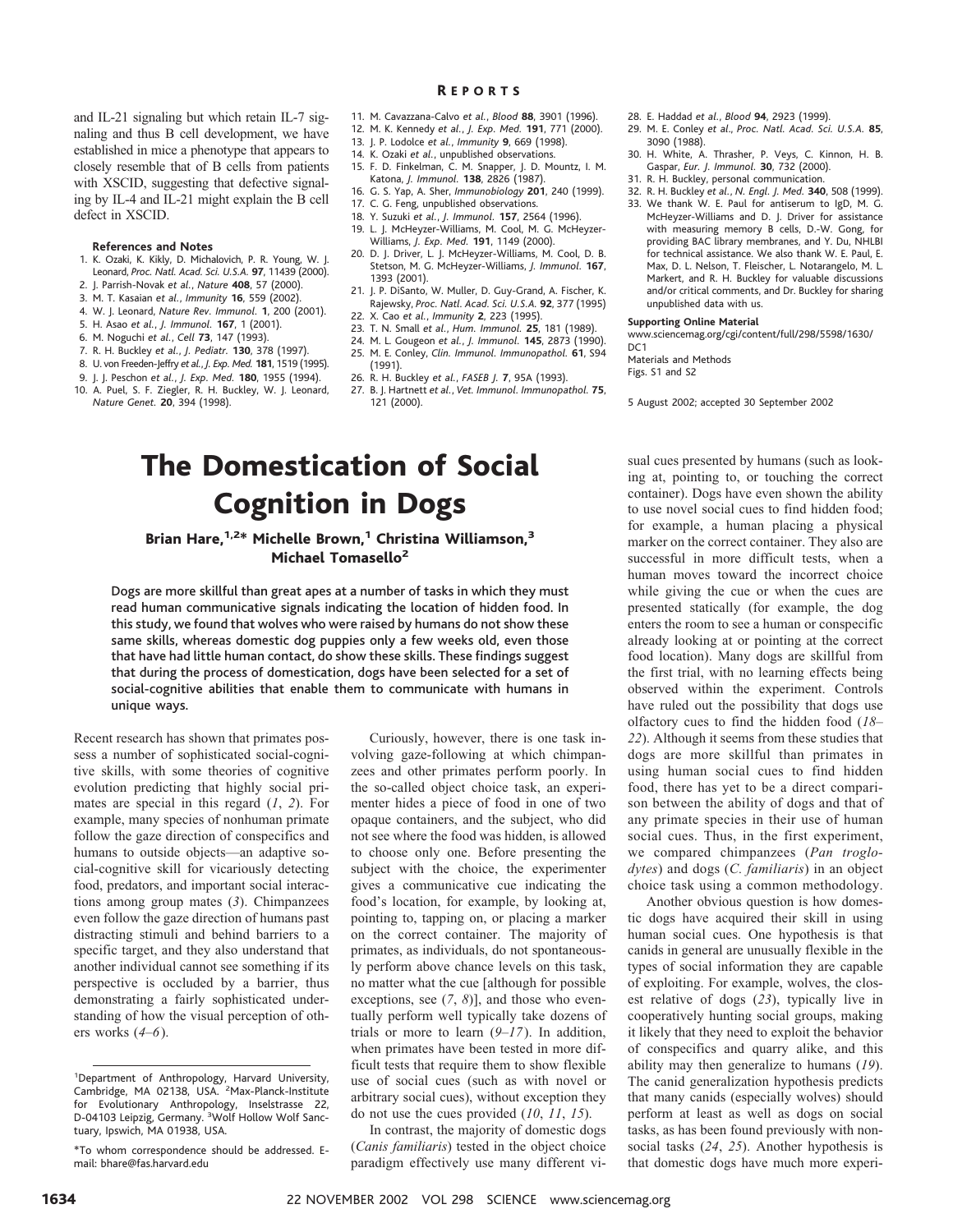ence with humans than do most primates, and so they have learned their skills during their individual ontogenies (*19*). The human exposure hypothesis predicts that variation in individual dogs' experience with humans will be associated with variation in task performance; and, as a corollary, that young dogs should have relatively poor skills. Finally, a third hypothesis suggests that there has been selection pressure on dogs during the process of domestication for specific skills of social cognition and communication with humans (*20*). The domestication hypothesis predicts both that dogs should be more skillful than wolves and that variations in experience with humans should not affect the performance of either species (and that past a certain age, dog puppies should be as skillful as older dogs).

Therefore, in experiments 1 to 4, we test among the three hypotheses for the origin of dogs' ability to use human social cues by comparing the performance of (i) adult dogs and wolves (both reared by humans) in an object choice task and a nonsocial memory task and (ii) puppies of various ages and amounts of exposure to humans in an object choice task.

In the first experiment, 11 dogs and 11 chimpanzees were tested for their ability to use a conspicuous social cue to locate food hidden in one of two containers. An experimenter reached toward, gazed at, and marked the baited container with a wooden block (*26*). Nine of 11 dogs used the social information to find the hidden food, whereas only 2 of 11 chimpanzees effectively used the same social cue ( $P < 0.05$ , binomial tests, one-tailed). In addition, the dogs as a group chose correctly significantly more often than the chimpanzees,  $t(18.244) = 3.98, P <$ 0.001 [Welch independent sample *t* test (Fig. 1)].

In the second experiment, seven adult wolves (*Canis lupus*) and seven adult dogs were tested in a series of object choice tasks. The following social cues were used to indicate the food's location: (i) Gaze  $+$  Point  $+$ Tap cue (GPT): The experimenter looked



Dogs found more food than the wolves with all three visual cues, but not in the control condition (Fig. 2) [GPT:  $t(9.77) = 7$ ,  $P < 0.001$ ; GP:  $t(7.14) = 2.54$ ,  $P < 0.04$ ; P:  $t(7.33) = 2.78, P < 0.03$  (Welch independent sample *t* test)]. As a group, the performance of the dogs was significantly above chance for each of the cues [for the GPT cue,  $t(6) = 8.44, P < 0.001$ ; for the GP cue,  $t(6)$  $=$  3.41,  $P < 0.02$ ; and for the P cue,  $t(6)$  $=$  3.7,  $P \le 0.01$  (one-sample *t* tests)]; however, their performance was not above chance in the control condition. As a group, the performance of the wolves was above chance for one cue: the GP cue,  $t(6) = 2.45$ ,  $P =$ 0.05 (and not above chance for the GPT cue, the P cue, or in the control condition). In addition, as a group, both species found the food at above chance levels when their performance with all three social cues was com- $\text{bined [days: } t(6) = 5.28, P = 0.002; \text{wolves:}$  $t(6) = 3.43, P = 0.013$  (one-sample *t* test)]. No effect of learning across trials was detected in either species (*26*). Individually, all dogs performed above chance on at least one cue, whereas no wolf performed above chance on any cue. Seven dogs used the GPT cue, five used the GP cue, and four used the P cue to find the food at a rate above chance  $(P < 0.05$ , binomial test, one-tailed). Three dogs used all three cues, three dogs used two cues (two used GPT and GP, and one used GPT and P), and one dog used only one cue (GPT). No subject of either species performed above chance in the control condition.

toward the baited bowl while extending his/ her cross-lateral arm and tapping on the bowl for 3 to 5 s, which made a small noise. (ii) Gaze  $+$  Point cue (GP): identical to GPT, except that the tapping was replaced with pointing at the baited bowl (the index finger was 10 to 15 cm from the bowl). (iii) Point cue (P): identical to GP, except that no gaze cue was given (the experimenter looked at the

R EPORTS

In the third experiment, we tested whether five dogs and five wolves differed in performance in a nonsocial food-finding game. The goal of this study was to test whether dogs perform better than wolves in all humanguided tasks. In this game, there was a delay betweeen the time when subjects saw food hidden (in a canister held in the hand) and when they chose a location (*26*). As a group, both species performed above chance in the memory task [wolves:  $t(4) = 8.23$ ,  $P =$ 0.001; dogs:  $t(4) = 11.23$ ,  $P < 0.001$  (onesample *t* test)]. There was no difference between species  $[t(8) = -0.866, P = \text{NS (in-}$ dependent *t* test) (Fig. 3)]. As individuals, four of the five subjects of both species performed at above chance levels in the memory task. In addition, all subjects tested in a control task (they did not see the food hidden) performed at chance levels, ruling out the possibility that they were using olfaction to locate the food in the test condition.

In a fourth experiment, the same basic methodology was used as in studies 1 and 2, with a set of 32 dog puppies varying in age from 9 to 26 weeks. The puppies were tested with two cues: GP (same as for adult dogs in experiment 1) and G (the experimenter turned his head in the direction of and stared at the bowl where the food was hidden). Some of the puppies had lived with human families (being adopted between birth and 8 weeks of life) throughout their lives (family-reared), whereas others had lived their entire lives with littermates in a kennel and so had been exposed to humans for only a few minutes each day for husbandry purposes (litterreared) (*26*).

There was no difference between the rearing groups in their use of either cue [independent *t* tests (Fig. 4)]. Individually, three of six family-reared and five of six litter-reared puppies used the GP cue to find food, and one family-reared puppy used the G cue  $(P <$ 0.05, binomial tests, one-tailed). No effect of learning across trials was detected in either rearing group. To test the effect of age on performance, an analysis was conducted in



Fig. 1. Mean number of correct choices  $(\pm$ SEM) by dogs and chimpanzees when a social cue is provided by a human experimenter in study 1. Chance performance equals nine correct choices.



Fig. 2. Mean number  $(\pm$  SEM) of correct responses by the seven dogs and seven wolves in each of four conditions in study 2. Chance perfomance equals 18 correct choices.



Fig. 3. Mean number of correct choices  $(\pm$  SEM) by dogs and wolves in the experimental condition of the nonsocial memory task in study 3. Chance performance equals six correct choices.